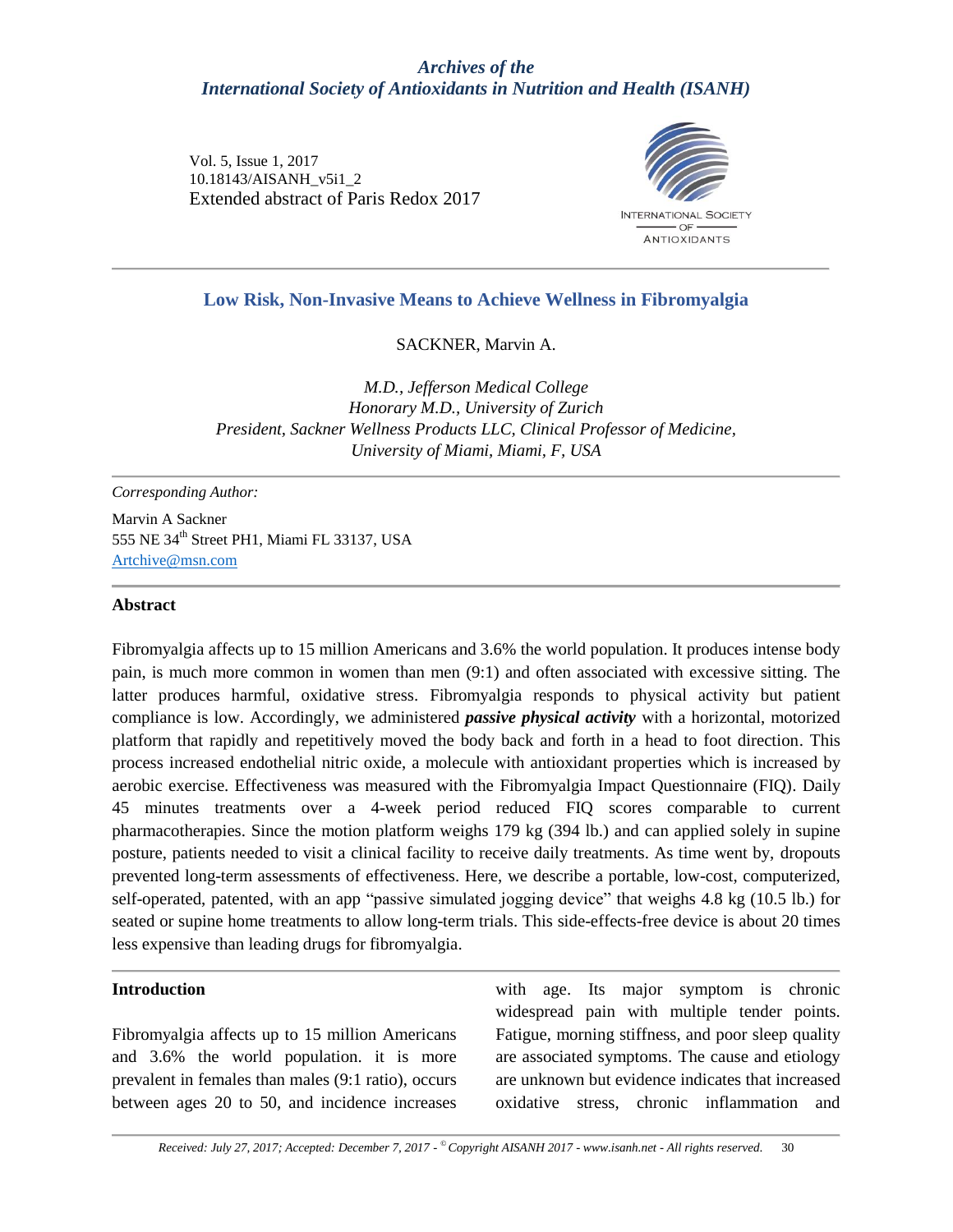decreased blood flow play a role. Pain appears to be centrally mediated with inappropriate heightened pain processing. The root cause for fibromyalgia is an enigma.

# **Material and Methods**

Subjects ages 18 to 64 with complaints of fibromyalgia were recruited from local newspaper/ magazine advertisements and contact with local fibromyalgia organizations in the Philadelphia, Pennsylvania area.<sup>1</sup> All patients who agreed to participate signed informed consent forms and underwent an examination at the Pain Center, University of Pennsylvania. All patients underwent a documented tender point exam conducted by a trained examiner to establish if they met the American College of Rheumatology (ACR) 1990 criteria for fibromyalgia.

550 patients who thought that they had fibromyalgia contacted the Pain Center for potential enrollment. Of these, 87 were examined and 65 agreed to participate in the trial. After baseline data were collected, all enrolled patients were randomized to one of three groups: 1) Motion platform (Whole Body Periodic Acceleration or WBPA) daily for four weeks, 2) craniosacral therapy three times a week for four weeks or 3) ITT delayed treatment, where treatment would be offered after 12 weeks of observation. Randomization was accomplished using sealed numbered envelopes containing the assignment generated by a random number generator processed by an uninvolved research coordinator. Only primary outcome results for WBPA will be reported since no significant changes occurred in other two groups.

Baseline data were collected for at least 3 days prior to the initiation of therapy. At each visit, a brief questionnaire was administered about the patient's general and specific conditions, and weekly data collected for the primary outcome. Delayed treatment patients were called by telephone weekly to collect the same data. An a priori primary outcome was specified as the change over time in the Fibromyalgia Impact Questionnaire (FIQ) total score at week 4. Only the primary outcome measure, the Fibromyalgia Impact Questionnaire (FIQ), is reported in this current presentation.

The Fibromyalgia Impact Questionnaire  $(FIQ)^2$ was selected as the primary outcome measure of the study. It is a disease-specific measure that assesses subjects' perception of their physical function, pain, fatigue, stiffness, depression, anxiety, and overall well-being. The 10 item FIQ, ranging from 0 (best) to 100 (worst), has been widely accepted to describe the severity of fibromyalgia in study participants and to evaluate the effect of treatments.

Patients who received the motion platform (WBPA) were treated in sessions lasting 45 minutes, 5 days a week for the 4 weeks, totaling 20 treatments. Fifty-seven patients were enrolled in the study, with 19 in each of the three groups. There were no statistically significant differences in the baseline values for any of the symptom questionnaires. Over the course of the study, patients dropped out from each group. For the primary endpoint, seven subjects dropped out from each of the active treatment groups and 10 dropped out from the ITT control group. The most common stated reason was due to the time commitment to receive therapy.

# **Results**

Primary outcome. The mean pre-treatment value for FIQ in the ITT group was 57.3, motion platform (WBPA) 61.5, and craniosacral therapy 53.9. There were no significant differences among baseline values of FIQ. The change in FIQ between baseline and week 4 was significant only for WPBA -10.7 ( $p < 0.02$ ). In United States, the most recommended drug therapy for symptomatic relief of fibromyalgia is Lyrica®, also known as pregabalin. Selected short term clinical trials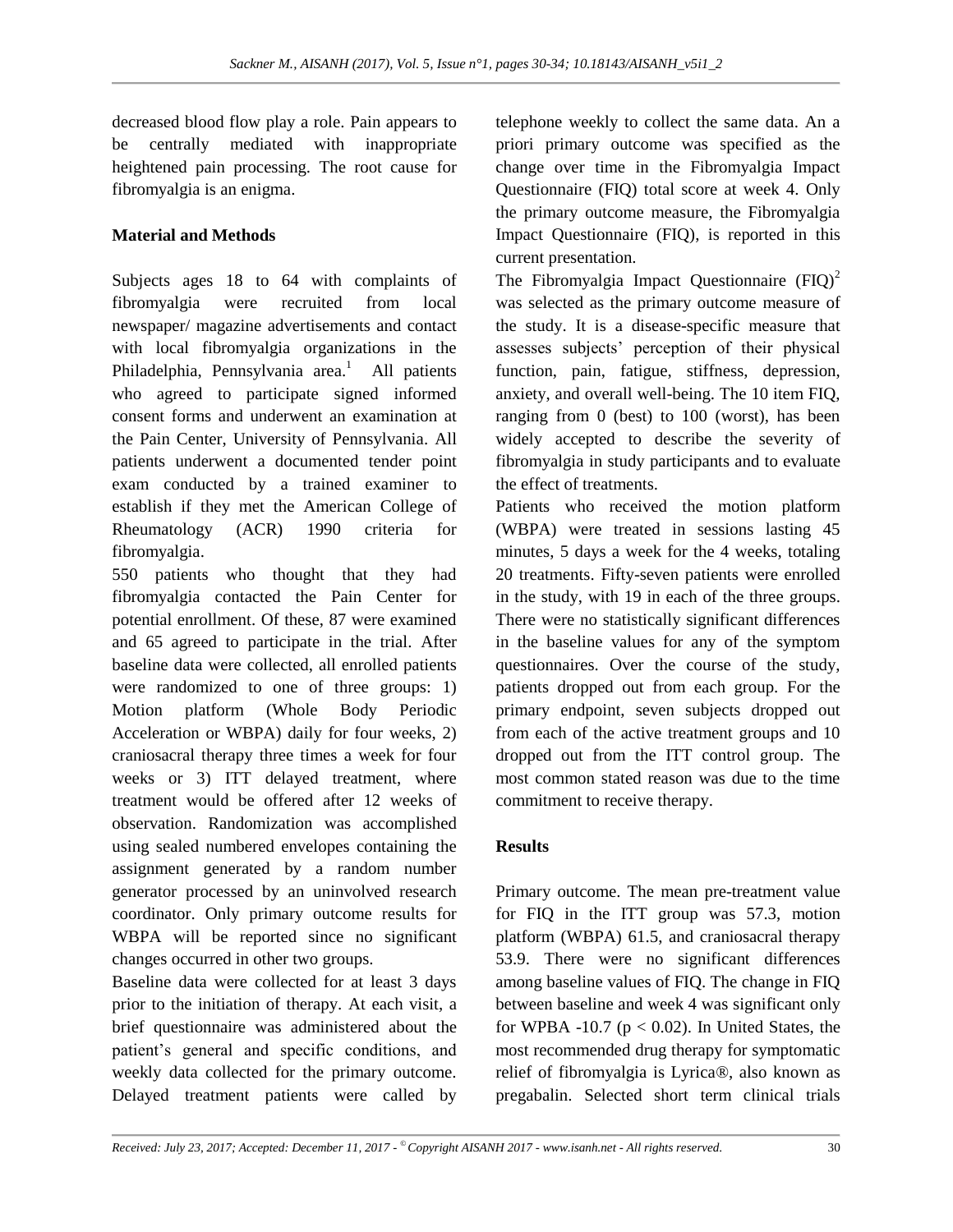using change of FIQ scores for effectiveness revealed 1) Mease<sup>3</sup> (2007) baseline FIQ 64.3 and 13 weeks FIQ change  $-14.9$ ; 2) Arnold<sup>4</sup> (2008) baseline FIQ 60.0 and 14 weeks FIQ change - 12.2; 3) Ohta 5 (2012) baseline FIQ 52.7; 15 weeks FIQ change -10.6. The present trial of four weeks with a baseline of 61.5 reduced FIQ -10.7 which compares favorably to pregabalin.

For long-term outcome results, it was not possible to evaluate WPBA because clinic travel five days a week became too onerous with missing appointments more frequent and data collection less reliable. This does not pose a limitation to drug studies which generally require weekly, monthly or semi-annual evaluations for long-term studies while patients self-medicate at home.

Recent studies suggest that increased oxidative stress accompanies fibromyalgia.<sup>6</sup> Antioxidant properties of WBPA are similar to moderate aerobic exercise owing to increased availability of endothelial derived nitric oxide with its antioxidant properties. 7;8 Oxidative stress does not cause fibromyalgia, whose etiology remains elusive, but is strongly associated with it. Patients with fibromyalgia sit for longer durations than healthy controls, a hazard to health that increases oxidative stress. Such physical inactivity is an independent risk for fibromyalgia, shortened lifespan, heart disease, high blood pressure, and other chronic diseases and conditions such as Type 2 diabetes, obesity, cancer, and dementia.<sup>6;9;10</sup>

Wellness products are needed in the workplace and home to treat physical inactivity with technology that allows sitting and single-tasking. Such products should not require intense mental concentration or physical exertion thereby allowing most activities of daily living. They should have high benefits to cost ratio and be demonstrable of effectiveness. With respect to fibromyalgia, such technology should reduce FIQ with scores comparable to pharmacotherapies.

A major regulatory breakthrough occurred in 2016 when FDA decided not to regulate low-risk,

non-invasive wellness devices thereby facilitating early, less costly marketing introduction. FDA recommended the following major intended uses, viz., in conjunction with a healthy lifestyle, Product X should help prevent and aid in living well with heart disease, diabetes Type 2, and high blood pressure. In addition, FDA allowed the following general wellness claims: to improve a.) physical fitness, b.) relaxation, c.) mental acuity, d.) general mobility and e.) specific body function or structure such as swelling of ankles or legs, stiffness, diminished flexibility. The immediate preceding points are directly applicable to symptoms of fibromyalgia. It should be cautioned that FDA requires that devices claiming to *specifically treat diseases* such as fibromyalgia still require FDA approval for marketing.

Because of the disadvantages and high-cost  $(*10,000)$  of the motion platform (WBPA), an innovative, patented "Passive Simulated Jogging Device" is introduced in this paper that provides symptomatic relief of fibromyalgia. It is portable, of low cost and can be self-operated in the home and /or workplace as a stand-alone device or with a smartphone app that has controls and logging features. This device incorporates computer controlled, motorized movements of foot pedals placed within a chassis to repetitively tap against a semi-rigid surface as a simulation for jogging or running on the ground. It weighs about 10.5 lbs. or 4.8 kg and can be placed on the floor for administration while sitting or can be secured to the footplate of a bed. The foot pedals rapidly and repetitively lift the forefeet upward about 1" followed by downward tapping against a semirigid surface (Figure).

Pregabalin (Lyrica®) is the leading medication in the United States for fibromyalgia administered in a dose of 300 to 450 mg per day. One capsule contains 75 mg pregabalin; each capsule in United States costs about \$6.67. Optimal dosing constitutes four to six capsules per day  $=$  \$27 to \$40 per day. This equates to a monthly cost  $=$ \$800 to \$1,200 and yearly cost = \$9,600 to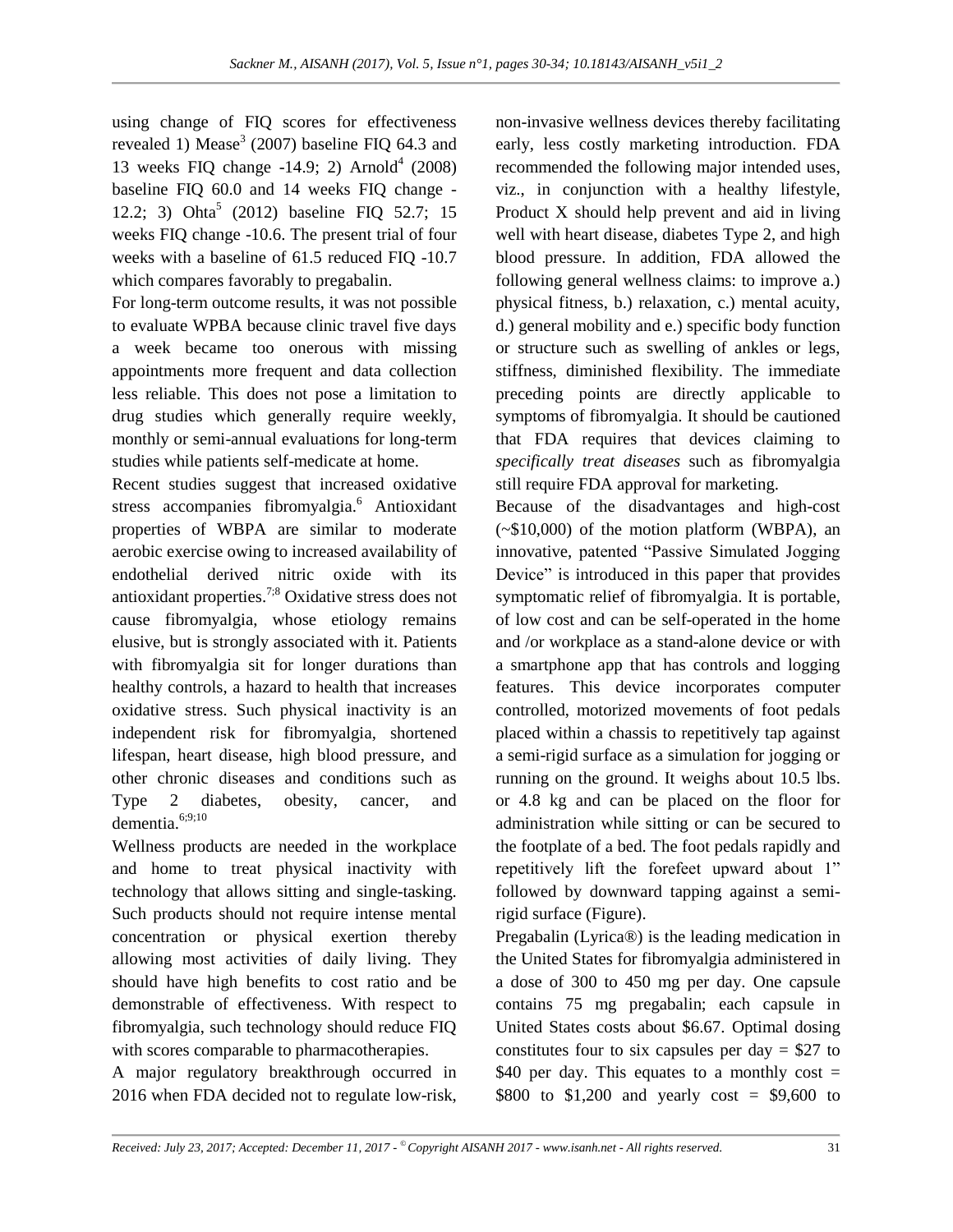\$14,400. The one-year cost of the passive simulated jogging device with warrantee and app  $=$  \$600 or about 20 times less expensive than pregabalin.

### **Conclusion**

Physical inactivity causing oxidative stress in fibromyalgia can be alleviated with a noninvasive motion platform which provides comparable symptomatic effectiveness to drugs as reflected by reduced FIQ scores. The high-cost and heavy weight of the motion platform prevents long-term home assessment in fibromyalgia. A low-risk, low-cost, non-invasive wellness device is described with the same therapeutic properties as the motion platform that is applicable to longterm home use in fibromyalgia.

#### **Caption for Figure**

This depicts a woman working at her desk with feet on the pedals of the "passive simulated jogging device."

#### **Acknowledgment**

I thank Dr. John T Farrar for granting permission to publish the FIQ scores in his study of fibromyalgia.

#### **References**

Farrar.J.T., Musser J, Chen L. Efficacy of whole body periodic acceleration and cranio-sacral therapy for treatment of fibromyalgia (in preparation). 2017.

Bennett R. The Fibromyalgia Impact Questionnaire (FIQ): a review of its development, current version, operating characteristics and

uses. Clin Exp Rheumatol 2005; 23(5 Suppl 39):S154-S162.

Mease PJ, Russell IJ, Arnold LM et al. randomized, double-blind, placebo-controlled, phase III trial of pregabalin in the treatment of patients with fibromyalgia. J Rheumatol 2008; 35(3):502-514.

Arnold LM, Russell IJ, Diri EW et al. A 14 week, randomized, double-blinded, placebocontrolled monotherapy trial of pregabalin in patients with fibromyalgia. J Pain 2008; 9(9):792- 805.

Ohta H, Oka H, Usui C et al. A randomized, double-blind, multicenter, placebo-controlled phase III trial to evaluate the efficacy and safety of pregabalin in Japanese patients with fibromyalgia. Arthritis Res Ther 2012; 14(5):R217.

Segura-Jimenez V, Borges-Cosic M, Soriano-Maldonado A et al. Association of sedentary time and physical activity with pain, fatigue, and impact of fibromyalgia: the al-Andalus study. Scand J Med Sci Sports 2017; 27(1):83-92.

Sackner MA, Gummels E, Adams JA. Nitric oxide is released into circulation with wholebody, periodic acceleration. Chest 2005; 127(1):30-39.

Uryash A, Bassuk J, Kurlansky P et al. Antioxidant properties of whole body periodic acceleration (pGz). PLoS One 2015; 10(7):e0131392.

Bouchard C, Blair SN, Katzmarzyk PT. Less Sitting, More Physical Activity, or Higher Fitness? Mayo Clin Proc 2015; 90(11):1533- 1540.

Laufs U, Wassmann S, Czech T et al. Physical inactivity increases oxidative stress, endothelial dysfunction, and atherosclerosis. Arterioscler Thromb Vasc Biol 2005; 25(4):809-814.